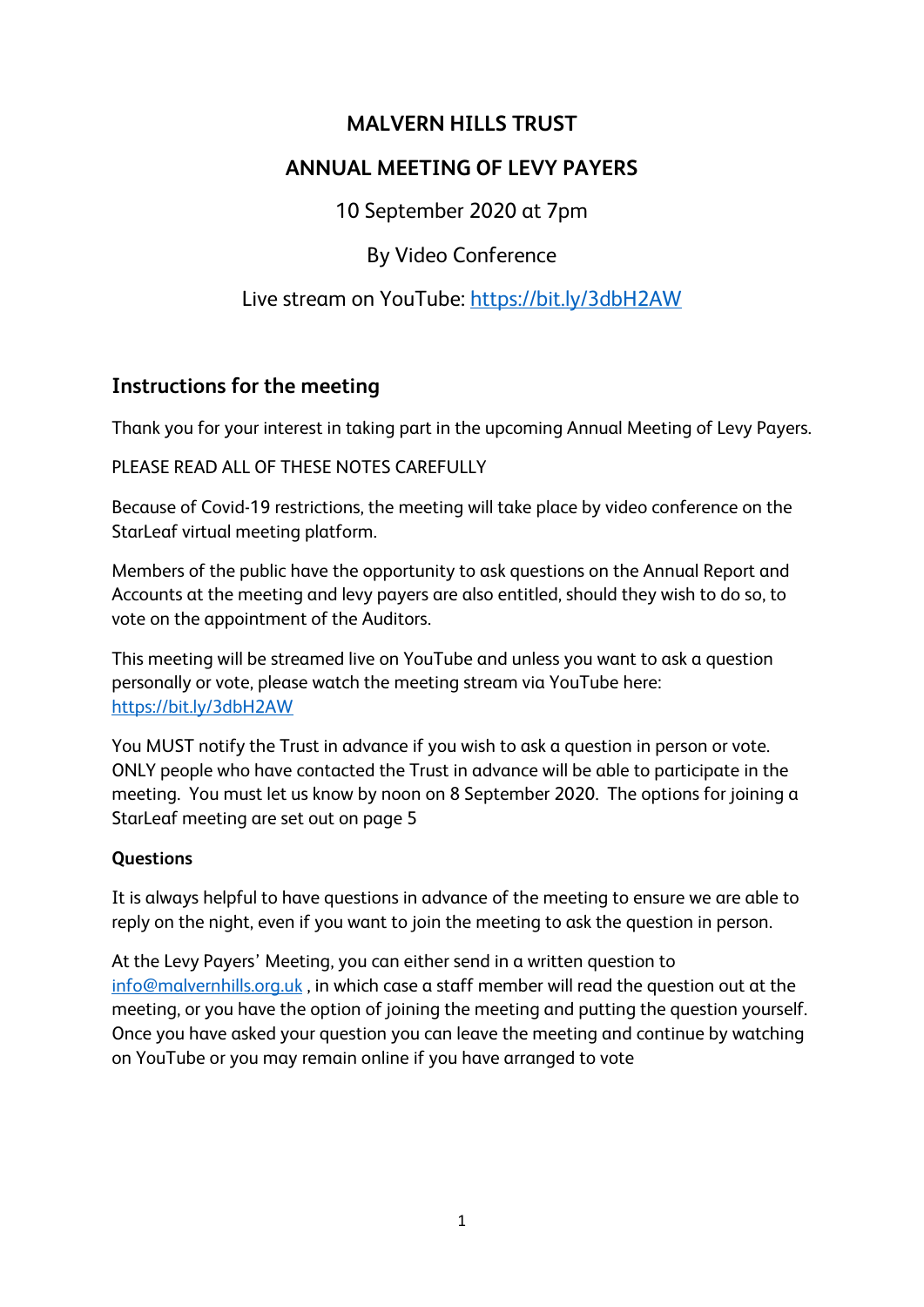### **Voting on the appointment of auditors**

To be entitled to vote, you must pay the levy (collected with your council tax) to Malvern Hills Trust. It is for this reason we ask you to provide us with a copy of your council tax bill in advance of the meeting.

## **What happens at the meeting?**

Using the StarLeaf platform, we ask you to join the meeting at least 15 minutes before the scheduled start time. We will carry out a quick sound check to make sure there are no problems with your set up. You will then be moved into the "audience", where you can hear and see the meeting but not take part, until we reach the point where you ask your question or vote. You will then be brought into the "spotlight." Your image (if you are using a camera) and name will appear on screen to anyone who is watching the meeting stream. Once your question has been dealt with or the vote has been taken, you will be moved back to the "audience". The reason for this is that there is a maximum limit to the number of people who can be in the "spotlight" at any time.

We will run a "trial" meeting in early September to give participants a chance to practice joining a meeting. We will send an invitation to a trial meeting in due course.

#### **How we vote**

When we reach agenda item 5, we will bring participants who have notified the Trust that they wish to vote (and have provided a copy of their council tax bill) into the "spotlight". **Please keep your microphone muted at this stage**. When the vote is taken, the meeting administrator will say your name and you will need to respond "For" or "Against" the proposal to appoint the auditors. Please make sure you unmute your microphone before you respond "For" or "Against"!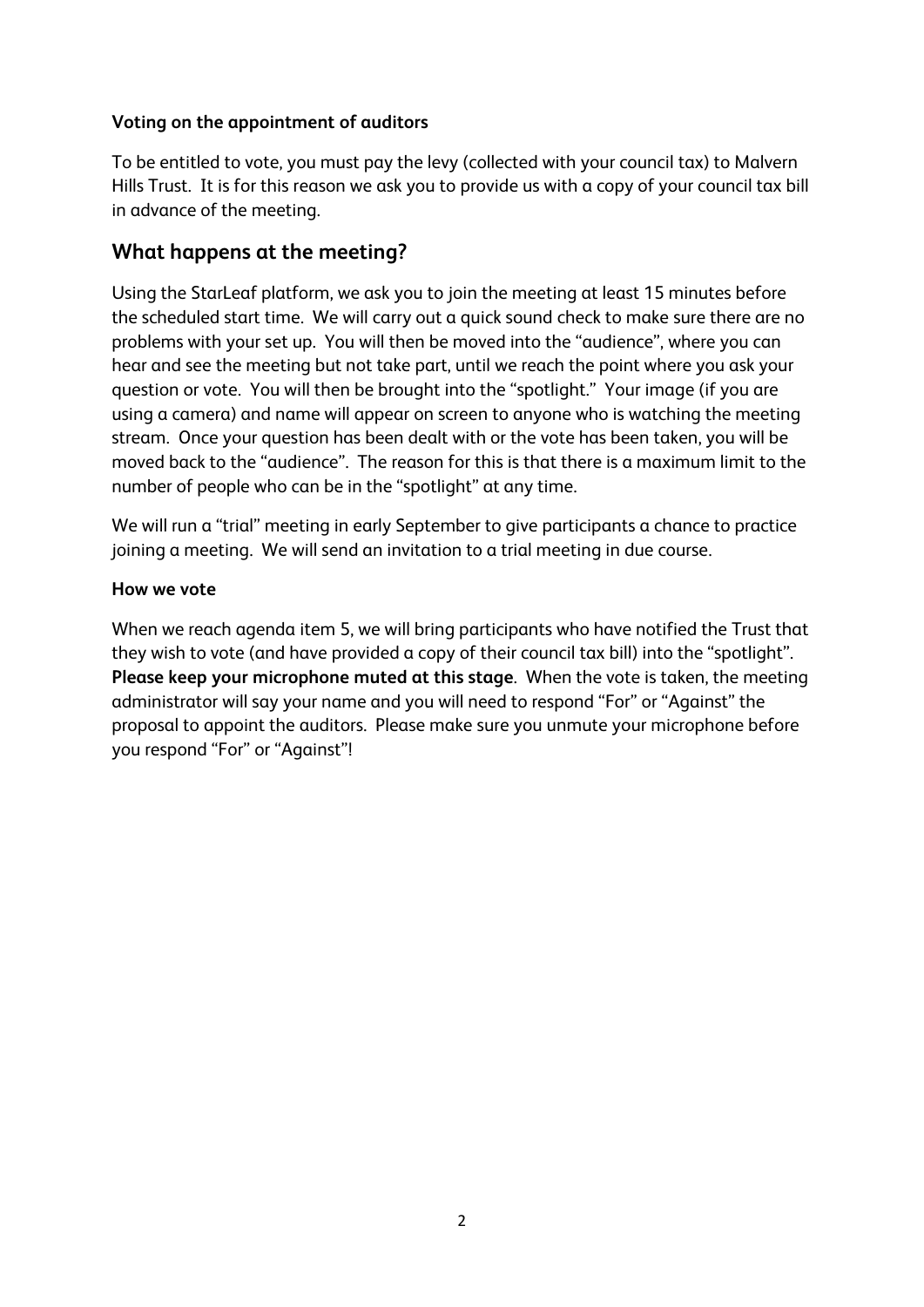# GENERAL NOTES

## **Joining a virtual meeting online**

### **Before you start**

- Please try to sit in a quiet room away from any distractions, including traffic/external noise or other people carrying out household tasks. Pets should be in other rooms where possible
- If you have limited bandwidth, if possible make sure no one else in the property is using a device at the same time as the meeting is taking place
- If you use a separate microphone and speaker which is not built into your computer, make sure the microphone is as far away from the speaker as possible and the speaker is not directly facing your microphone. It is worth investing in some earphones as we have found this vastly improves the sound quality both for the user and the other participants in the meeting
- Please mute your microphone when you are not speaking. This improves the sound quality for everyone, particularly if there is any background noise. Officers hosting the meeting have the facility to mute your microphone if you fail to do so
- If you are following the meeting online, but using a telephone to communicate, you must mute the audio on your computer. This will prevent sound distortion
- Turn off any other phone that you are not using to join the meeting. Don't make or answer telephone calls during a meeting
- Make sure the device you are using is fully charged or plugged in to the mains
- Be aware of what is behind you and on camera. The meeting will be live streamed so you may wish to remove personal items or valuables from view

#### **Taking part in the meeting**

Please join at least 15 minutes before the meeting is due to start so that any technical issues can be ironed out. When prompted to enter your name on screen, please put in your first name AND surname.

If you have trouble joining the meeting for technical reasons, call the meeting administrator before the meeting is scheduled to start. (01684 892002). We will not be able to take calls once the meeting has started.

Please mute your microphone when not speaking but leave your video on unless you are asked to turn it off (which may be necessary if you have a poor internet connection). Remember that if you have been moved from the audience into the "spotlight" you will be visible on video to others even if you are not speaking,

The Chair will have discretion to use the most appropriate way of managing debates.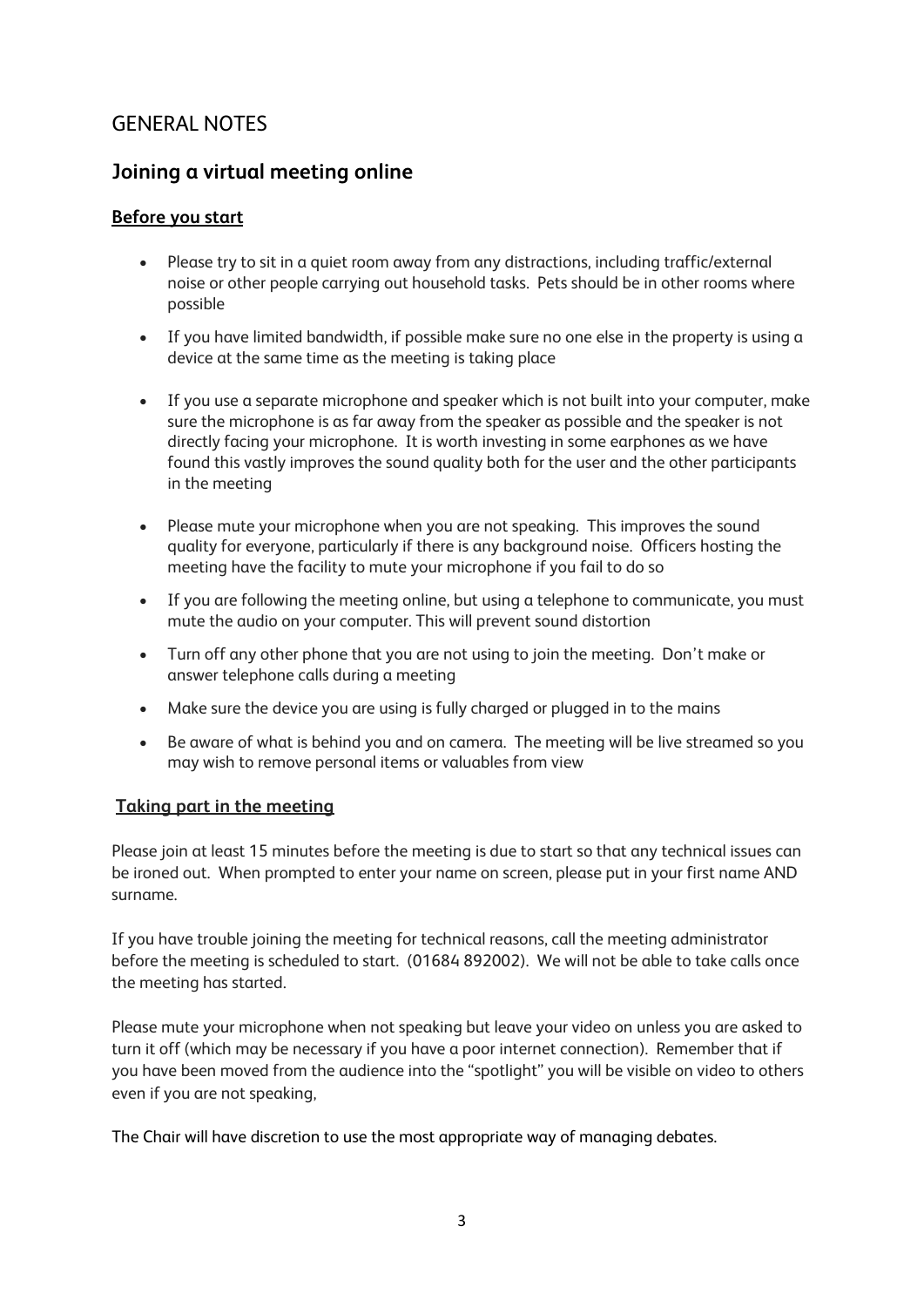# **Joining a virtual meeting by telephone only**

#### **Before you start**

- Please try to sit in a quiet room away from any distractions, including traffic/external noise or other people carrying out household tasks. Pets should be in other rooms where possible
- Make sure the device you are using is fully charged or plugged in to the mains
- **Be aware that your telephone number will show on screen whilst you are in the "spotlight**" and anyone watching the live stream will be able to see it. To avoid this you can dial 141 in front of the conference number when you join the meeting to withhold your number.

#### **Taking part in the meeting**

You will be provided with a number to call and a meeting code to enable you to join the meeting. Please join 15 minutes before the meeting is due to start so that any issues can be ironed out.

If you have trouble joining the meeting for technical reasons, call the meeting administrator before the meeting is scheduled to start. (01684 892002). We will not be able to take calls once the meeting has started.

The Chair will have discretion to use the most appropriate way of managing debates.